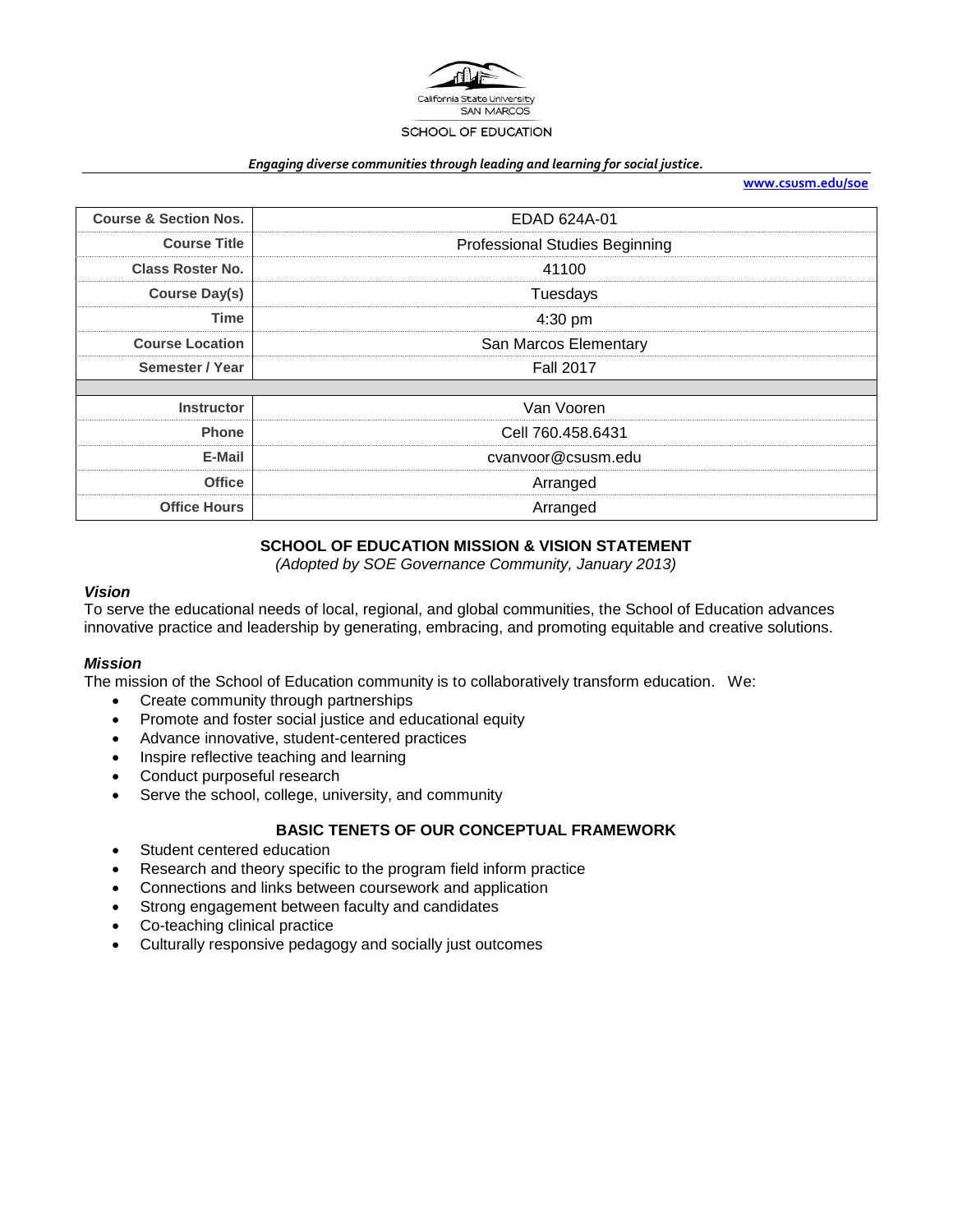# **COURSE DESCRIPTION**

## **Professional Field Studies Beginning**

This course provides students with basic on-site experiences appropriate to an entry-level administrator. Students will work closely with an on-site administrator and university faculty in the development and implementation of a plan for field experiences including basic preliminary administrative functions. Students will develop a paper, project, or other product, collaboratively agreed upon with the supervisory team, which integrates learning from the fieldwork and which will be used by the cooperating site. *Graded Credit/ No Credit*

## **Course Prerequisites**

Enrollment in EDAD 610 and EDAD 612

### **Course Objectives**

Students will design and complete leadership field work aligned with the Preliminary Administrative Services Credential Standards and the California Administrative Performance Expectations in the current semester classes. Students will engage in leadership roles that demonstrate their knowledge and skills in working with students and adults in a school setting.

### **Unique Course Requirements**

Students will engage in a minimum of 15 hours (equivalent of 1 unit) in planning and implementing the leadership field study.

## **Required Texts**

None

# **Cougar Courses**

Online container for course materials and resources.

## **COURSE LEARNING OUTCOMES**

Upon successful completion of this course, students will be able to reflect on the California Administrative Performance Standards and their learning growth as aligned with the EDAD 610 and EDAD 612 courses based on reading, discussions, assignments, and field experience at a school site. The CAPE standards for those two courses are:

EDAD 610: Leading School Communities in a Diverse Society

*CAPEs 1, 2, 11*

EDAD 612: Developing Professional Leadership Perspectives *CAPEs 3, 9.4*

## **Expected Dispositions for the Education Profession**

Assessing a candidate's dispositions within a professional preparation program is recognition that teaching and working with learners of all ages requires not only specific content knowledge and pedagogical skills, but positive attitudes about multiple dimensions of the profession. The School of Education has identified six dispositions – social justice and equity, collaboration, critical thinking, professional ethics, reflective teaching and learning, and life-long learning—and developed an assessment rubric. The Master's in Educational Administration has two additional dispositions: visionary and ready to lead. For each dispositional element, there are three levels of performance - *unacceptable*, *initial target*, and *advanced target*. The description and rubric for the three levels of performance offer measurable behaviors and examples.

The assessment is designed to provide candidates with ongoing feedback for their growth in professional dispositions and includes a self-assessment by the candidate. The dispositions and rubric are presented, explained and assessed in one or more designated courses in each program. In Ed Admin the courses where dispositions are assessed are EDAD 610 and EDAD 620. Based upon assessment feedback candidates will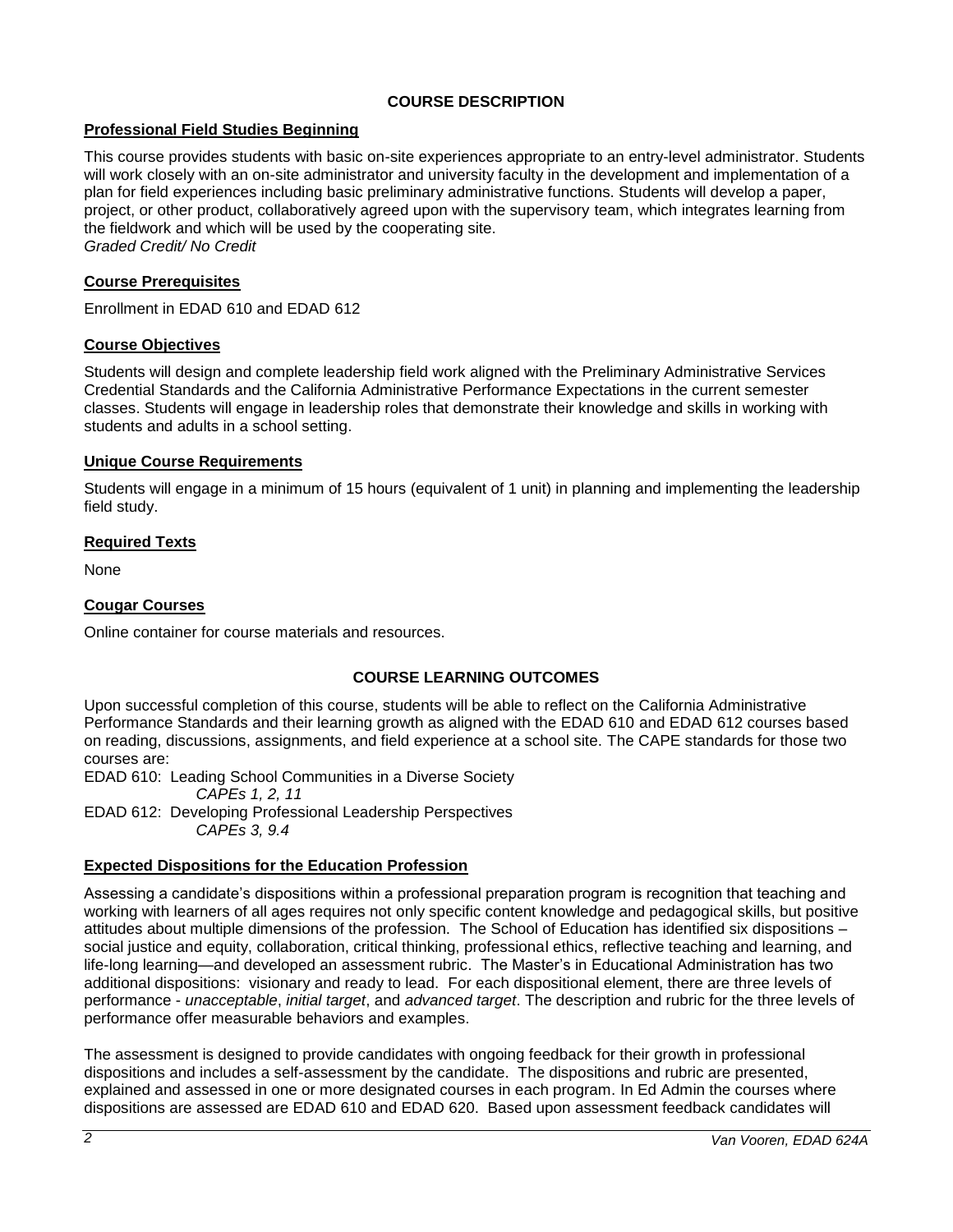compose a reflection that becomes part of the candidate's Teaching Performance Expectation portfolio. Candidates are expected to meet the level of *initial target* during the program.

# **PROGRAM STUDENT LEARNING OUTCOMES (PSLOs)**

The Master of Arts in Education Program assesses four (4) Program Student Learning Outcomes (PSLO).

- **PSLO 1: Professional Dispositions** (EDAD 610, EDAD 620)
- **PSLO 2: Leadership Skills** (Professional Portfolio)
- **PSLO 3: Analyze Research** (EDUC 622)

# **PSLO 4: Integrate Research** (EDUC 698)

The course objectives, assignments, and assessments are also aligned with the CCTC standards for a California Preliminary Administrative Services Credential. This course is designed to help teachers seek skills, knowledge, and attitudes necessary to assist schools and district in implementing effective programs for all students. The successful candidate will be able to merge theory and practice in order to realize a comprehensive and extensive educational program for all students. Candidates will be required to formally match alignment with the following Preliminary Administrative Services Credential standards in this course:

### *Category III: Field Experiences in the Program*

### **Program Standard 12: Nature of Field Experiences**

In the administrative services preparation program, candidates participate in practical field experiences that are designed to facilitate the application of theoretical concepts in authentic settings. Each candidate is introduced to the major duties and responsibilities authorized by the administrative services credential as articulated in the *Performance Expectations*. Field experiences include a variety of diverse and realistic settings both in the day-today functions of administrators and in long-term policy design and implementation.

#### **Program Standard 13: Guidance, Assistance and Feedback**

The administrative services preparation program sponsor has an effective system by which the candidate's performance is guided, assisted, and evaluated in each field experience. In this system, at least one field/clinical supervisor and at least one program supervisor provide complete, accurate, and timely feedback to the candidate, including constructive suggestions for improvement.

Other standards may also apply to this semester's field experiences as are aligned with Courses EDAD 616B and EDAD 620.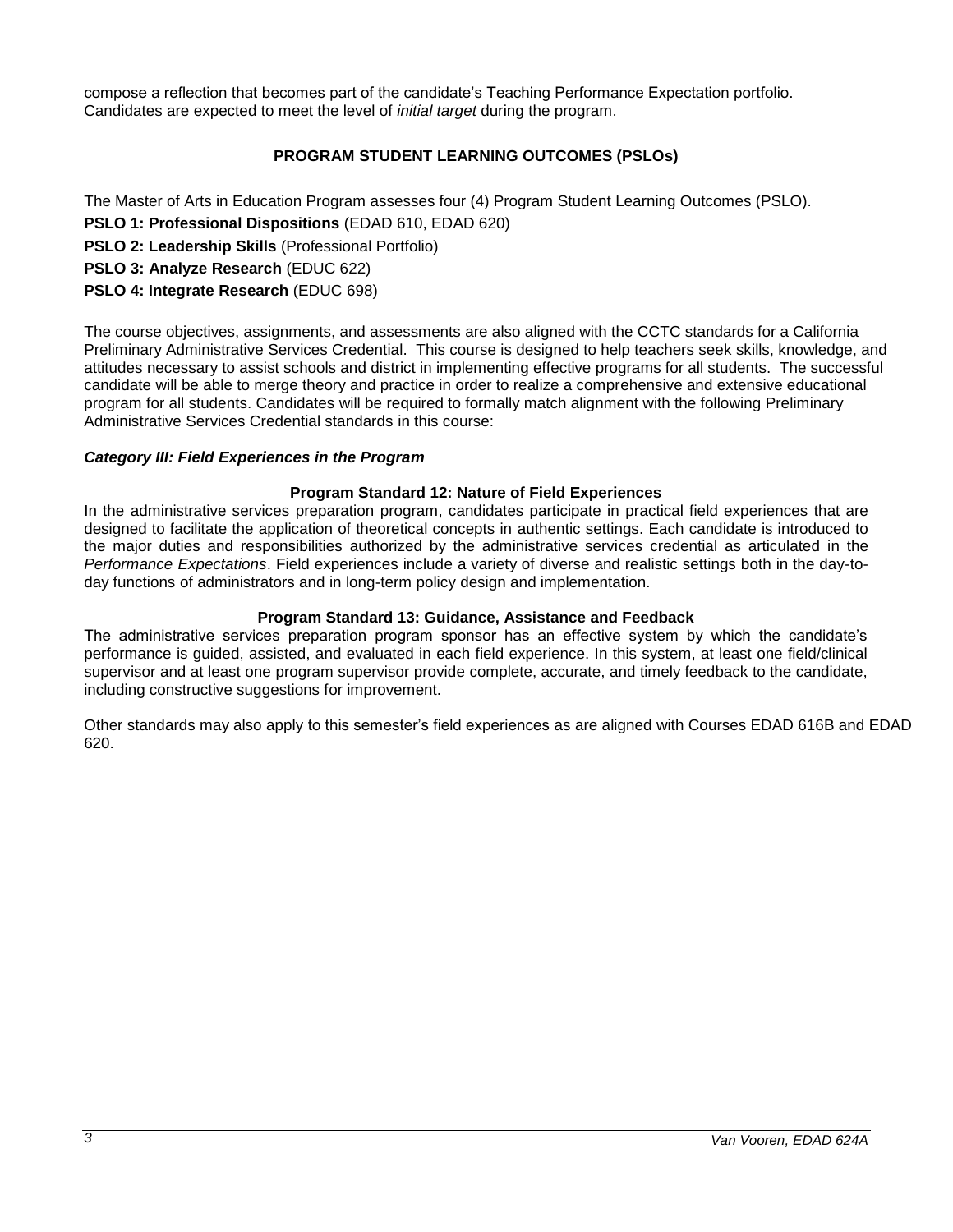## **SCHEDULE/COURSE OUTLINE**

|                 | Week 1 | Week 2 | Weeks 3-13 | Week 14 | Week 15 |
|-----------------|--------|--------|------------|---------|---------|
| Talk to         |        |        |            |         |         |
| principal about |        |        |            |         |         |
| a topic         |        |        |            |         |         |
| proposal        | X      |        |            |         |         |
| Post Form 1 in  |        |        |            |         |         |
| Cougar          |        |        |            |         |         |
| Courses         |        | X      |            |         |         |
| Conduct field   |        |        |            |         |         |
| study           |        |        | X          |         |         |
| Collect         |        |        |            |         |         |
| evidence of     |        |        |            |         |         |
| field study     |        |        | X          |         |         |
| Write final     |        |        |            |         |         |
| report          |        |        |            | X       |         |
| Submit Form 2   |        |        |            |         |         |
| with signatures |        |        |            |         | X       |

# **COURSE REQUIREMENTS AND GRADED COURSE COMPONENTS**

### **Course Assignments**

The candidate will submit Form 1, the field study proposal, by week 2 of the online 8 week course. The candidate will submit Form 2, the field study report and reflection, by week 8 of the online 8 week course.

#### **Grading Standards**

The course is graded as a Credit/No credit.

#### **Final Exam Statement**

There is no final exam in this course.

## **School of Education Attendance Policy**

Due to the dynamic and interactive nature of courses in the School of Education, all candidates are expected to attend all classes and participate actively. At a minimum, candidates must attend more than 80% of class time, or s/he may not receive a passing grade for the course at the discretion of the instructor. Individual instructors may adopt more stringent attendance requirements. Should the candidate have extenuating circumstances, s/he should contact the instructor as soon as possible. *(Adopted by the COE Governance Community, December, 1997).*

#### **GENERAL CONSIDERATIONS**

#### **CSUSM Academic Honesty Policy**

Students will be expected to adhere to standards of academic honesty and integrity, as outlined in the Student Academic Honesty Policy. All assignments must be original work, clear and error-free. All ideas/material that are borrowed from other sources must have appropriate references to the original sources. Any quoted material should give credit to the source and be punctuated accordingly.

Academic Honesty and Integrity: Students are responsible for honest completion and representation of their work. Your course catalog details the ethical standards and penalties for infractions. There will be zero tolerance for infractions. If you believe there has been an infraction by someone in the class, please bring it to the instructor's attention. The instructor reserves the right to discipline any student for academic dishonesty, in accordance with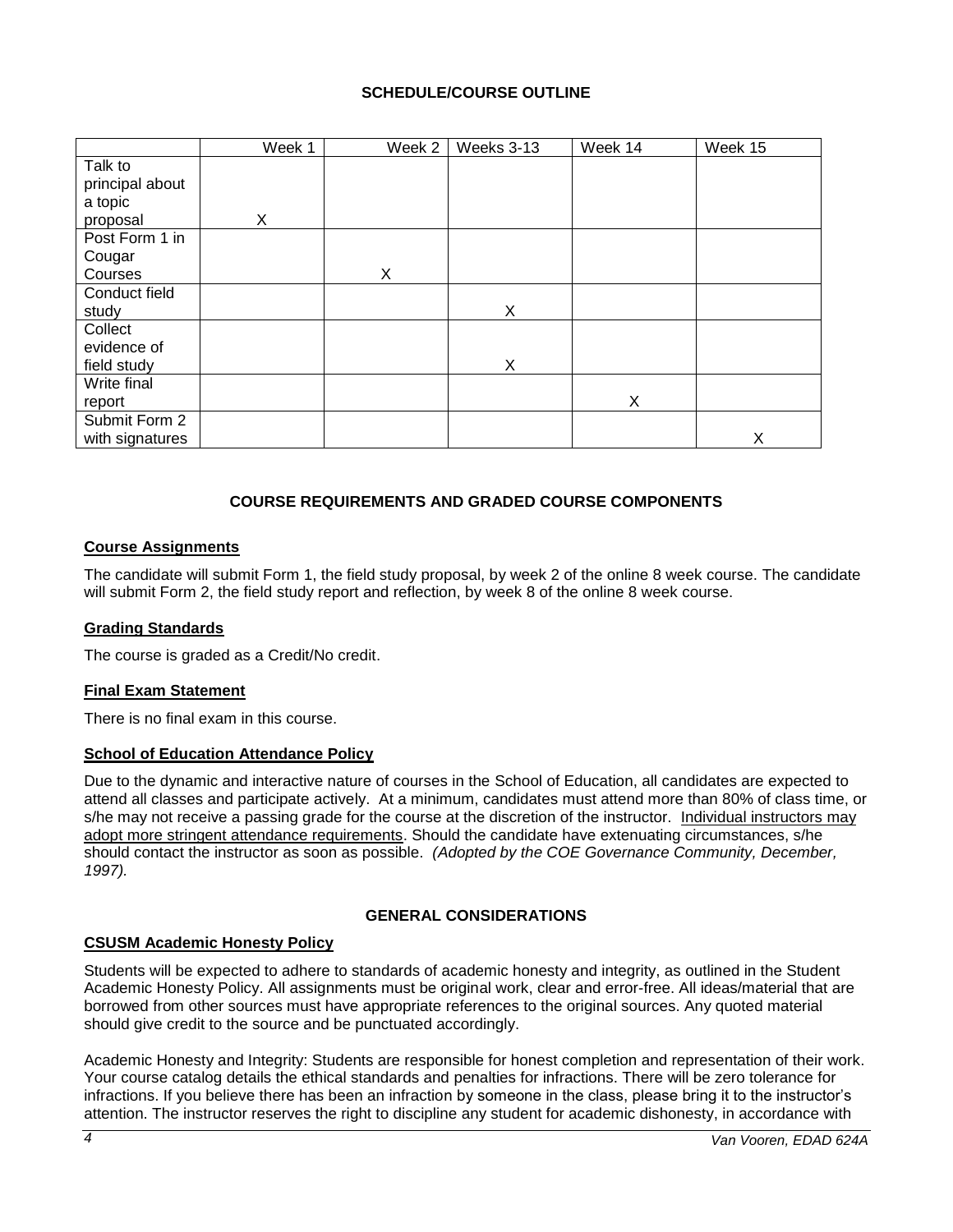the general rules and regulations of the university. Disciplinary action may include the lowering of grades and/or the assignment of a failing grade for an exam, assignment, or the class as a whole.

Incidents of Academic Dishonesty will be reported to the Dean of Students. Sanctions at the University level may include suspension or expulsion from the University.

Refer to the full Academic Honesty Policy at: [http://www.csusm.edu/policies/active/documents/Academic\\_Honesty\\_Policy.html](http://www.csusm.edu/policies/active/documents/Academic_Honesty_Policy.html)

# **Plagiarism**

As an educator, it is expected that each candidate (course participant) will do his/her own work, and contribute equally to group projects and processes. Plagiarism or cheating is unacceptable under any circumstances. If you are in doubt about whether your work is paraphrased or plagiarized see the Plagiarism Prevention for Students website [http://library.csusm.edu/plagiarism/index.html.](http://library.csusm.edu/plagiarism/index.html) If there are questions about academic honesty, please consult the University catalog.

## **Students with Disabilities Requiring Reasonable Accommodations**

Students with disabilities who require reasonable accommodations must be approved for services by providing appropriate and recent documentation to the Office of Disabled Student Services (DSS). This office is located in Craven Hall 4300, and can be contacted by phone at (760) 750-4905, or TTY (760) 750-4909. Students authorized by DSS to receive reasonable accommodations should meet with their instructor during office hours or, in order to ensure confidentiality, in a more private setting.

### **Credit Hour Policy Statement**

Per the University Credit Hour Policy:

 Courses that are entirely on-line include 15 hours per unit of class time and thirty hours per unit of preparation and student learning time.

## **All University Writing Requirement**

Students must prepare written Proposal and Reports about their Projects. The Reports require narrative style reflections on their learning experiences. These written proposals and reports meet the university writing requirements of at least 850 words (1 unit course)

#### **Course Format**

This course is fully online (FO).

# **Necessary Technical Competency Required of Students**

The candidate is required to be competent in Word, the online platform Moodle (Cougar Courses), and webmail.

## **Contact Information for Technical Support Assistance**

Please contact the CSUSM Help Desk at 760.750.4790 or [helpdesk@csusm.edu](mailto:helpdesk@csusm.edu) if you need assistance.

#### **Electronic Communication Protocol**

Electronic correspondence is a part of your professional interactions. If you need to contact the instructor, e-mail is often the easiest way to do so. It is my intention to respond to all received e-mails in a timely manner. Please be reminded that e-mail and on-line discussions are a very specific form of communication, with their own nuances and etiquette. For instance, electronic messages sent in all upper case (or lower case) letters, major typos, or slang, often communicate more than the sender originally intended. With that said, please be mindful of all e-mail and on-line discussion messages you send to your colleagues, to faculty members in the School of Education, or to persons within the greater educational community. All electronic messages should be crafted with professionalism and care.